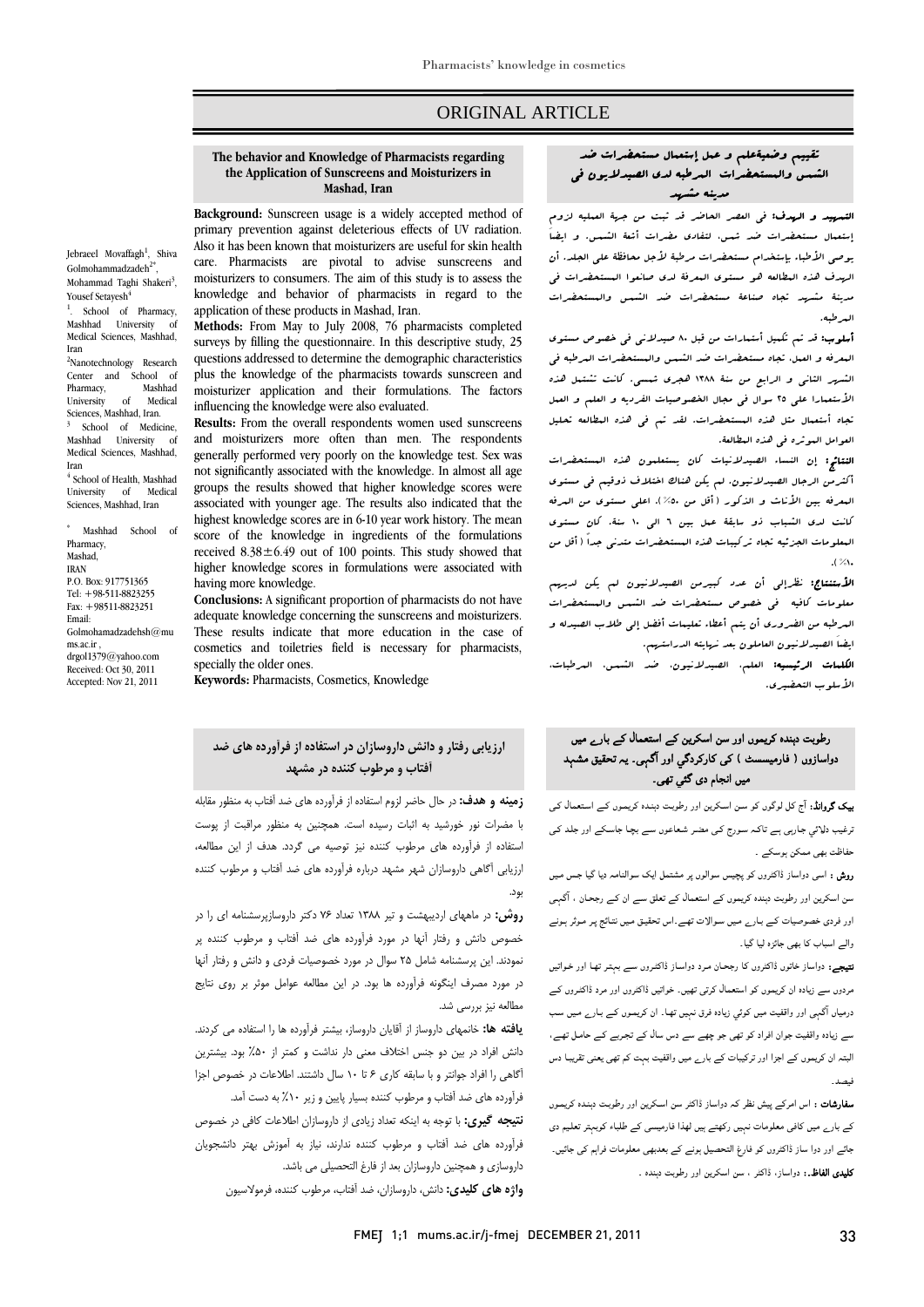#### **INTRODUCTION**

 Intermittent and intense sun exposure has been shown to increase the risk of melanoma and basal cell carcinoma, while chronic exposure to suit appears to inhuence<br>squamous cell carcinoma [1, 2]. Experts hypothesize that 90% of the cases of nonmelanoma skin cancer (NMSC) and two-third of the cases of melanoma may attribute to while chronic exposure to sun appears to influence excessive sunlight exposure [3, 4].

excessive sunlight exposure [3, 4].<br>Solar radiation and ultraviolet radiation (UVR) in particular, are increasing worldwide with the thinning of the protective ozone layer. [3,5,6]. The increasing incidence of skin cancer during the past several decades may be due to over- exposure to sun as well as social, occupational, and lifestyle prevention of skin cancers include: avoid outdoor activities in the middle of the day  $(11 \text{ A.M. to } 3 \text{ P.M.})$ , when 75% of the sun's daily UVR are transmitted; use hats and clothing to protect sun exposure and use sunscreens with a sun Sunscreen usage is a widely accepted method of primary prevention against deleterious effects of UVR; skin cancer, sunburn, freckles and photo aging. However, studies have shown that rates of regular sunscreen use are very low, [8]. Furthermore, it has been known for decades that shifts in the US population. Recommendations for primary protection factor (SPF) of 15 or greater on exposed skin [7]. despite the evidence of the efficacy of sunscreen application moisturizers are useful for skin health care.

 Pharmacists are pivotal to advise some drugs and cosmetics. dispenser of drugs; the pharmacist as a drug consultant and the pharmacist as a 'substitute doctor'. In many parts of the world, because of doctor shortage, pharmacists may be the only providers of medical care available to people. The health care but also the long distances to be travelled. This implies that patients will consult the nearest pharmacy and ask for therapy they can afford, without prior medical consultation. It must be noted that usually pharmacists or inadequately trained. The role of pharmacists differs in different countries but there are certain principles in all countries. Dispensing, preparing some drugs and advising A pharmacist has different functions; the pharmacist as a reasons for this deficiency may be not only the high cost for pharmacy assistants who act as 'substitute doctors' are the patients are key tasks of the pharmacists [9, 10].

the patients are key tasks of the pharmacists [9, 10].<br>As there are many sunscreens and moisturizers in pharmacies, it is necessary for pharmacists to know the proper and correct application of these topical products. In this study, an attempt was made to assess the needs of pharmacists to pass a course in a particular area-sunscreens and moisturizers.

 Pharmacists can play an important role in sunscreen and moisturizer application by counseling their consumers on the safe, informed choices and effective use of these consumers at the point where they are making decisions about purchasing sunscreens and moisturizers, pharmacists are in a good position to provide consumers the appropriate information and choose the adequate product consumers' questions in regard to the application of sunscreens and moisturizers, as well as stock and dispense the products. There are no published studies, which assess pharmacists' knowledge about sunscreens and moisturizers products. Since pharmacists are readily accessible to [11]. They can also advise medical colleagues, answer

 role of the ingredient formulations of the products for in Iran or other countries. It is also important to know the pharmacists.

 The aim of this study is to assess the knowledge and and moisturizers and their formulations in Mashad, Iran. The challenge of this study is to encourage such researches in other areas of Iran and other countries. The study aims at steps to improve the system, then the specific objectives of this study are: (a) to evaluate the accuracy of pharmacists' knowledge about sunscreen and moisturizer application and their formulations, and (b) to determine the relationship between awareness, sex, age and work history l behavior of the pharmacists on application of sunscreens evaluating the current deficiencies of practical training, and of the pharmacists.

#### **METHODS**

 In this study, the sample was randomly selected from a list systematic sampling method. Hospital pharmacies were excluded. A hundred of pharmacies, covering 17 % of all community pharmacies in Mashad, were visited. The face- to-face questionnaire was conducted with the pharmacists. of Helsinki, and the subjects have given the informed consent. Out of 100 eligible pharmacies, the pharmacists were asked whether they liked to participate in this study or not. 24 pharmacists refused to participate, leaving 76 left in of all private retail pharmacies in Mashad using a random The study has been conducted according to the Declaration our study. Each interview lasted 45–60 minutes.

 $\overline{a}$ 

 The questionnaire consisted of 25 structured and both closed and open-ended questions prepared to determine the demographic characteristics plus the knowledge of the factors influencing their knowledge were evaluated. The questionnaire was validated by the experts from Pharmacy pharmacists towards sunscreens and moisturizers. The School of Mashad University of Medical sciences.

 The first three questions of the questionnaire covered a next 2 questions regarded the use of sunscreens and moisturizers by own pharmacists, while the next 20 questions were aimed to investigate the knowledge regarding sunscreen and moisturizers (accurate application the field of SPF, UVR, skin hydration, …) and some information of the ingredients in the formulations of description of the interviewed (age, sex, work history). The of sunscreens and moisturizers and some information in sunscreens and moisturizers.

The interviews were done for 3 months, from May to July 22027, 20, 20, 11 to 24, 22, 22, 23, 24 The filled questionnaires were recorded in a database, and 2007, 09:00 A.M. to 01:00 P.M. and 04:00 P.M. to 08:00 P.M. the data was analyzed.

 All interviews were conducted by a trained interviewer. The data was checked and then coded for analysis by the first variables, including: sex, age, and work history. In order to substantiate the validity of the knowledge test, correlations were computed between the knowledge scale scores and other variables that were expected to be related to the question they answered correctly and zero for each wrong or uncertain response. Thus, the maximum score was 85. To determine the knowledge of sunscreen and moisturizer author. Information was collected on several demographic knowledge. Participants were awarded one point for each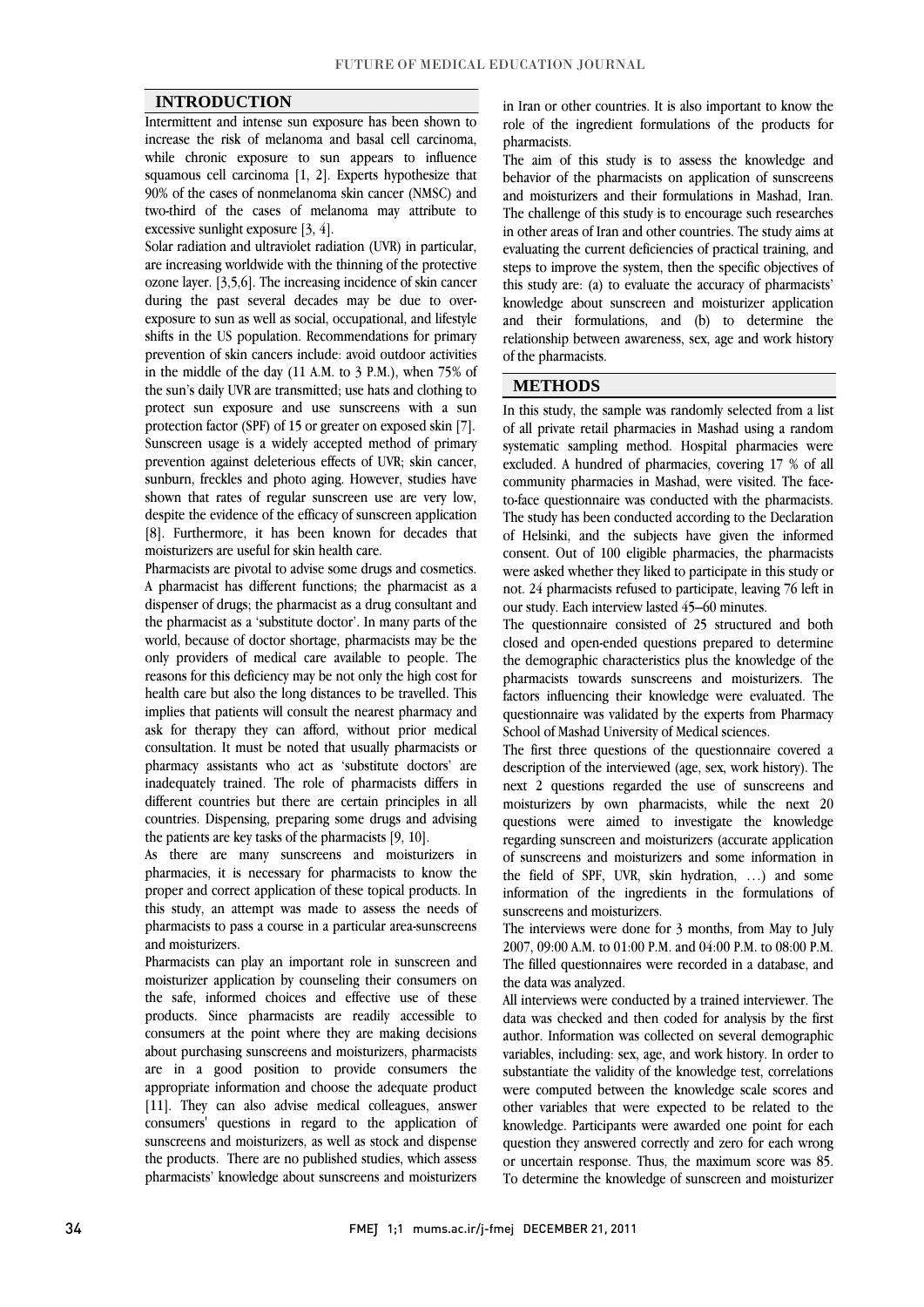1

 application the population under the study had to describe SPF, UVR, harmful effects of sun exposure, skin hydration, and etc.

Statistical analysis

 The data was subjected to descriptive and inference statistics. Results are shown as a Mean  $\pm$  SD. For analyzing data used Pearson's chi-square, Pearson correlation coefficient, and independent t-tests by Statistical Package for .<br>م The level of statistical significance was set at  $p < 0.05$  (two-<br>sided n-values). Social Sciences (SPSS) software version 11.5 for Windows. sided p-values).

#### **RESULTS**

 $\overline{a}$  $\frac{33.00 \pm 13.97}{2}$  and 40 (52.6%) were women aged 33.00  $\pm 13.97$  and 40 (52.6%) were women aged  $36.25 \pm 11.69$  . The median period of practicing as a pharmacist since graduation was  $9(5-14)$  years. They were interviewed to find out their knowledge and behavior on whether the sunscreens had been used by them, 55 (68.8%) had used sunscreens. 10 (12.5%) had used the sunscreens in the correct time (every 2 or 3 hours), 21 (26.3%) just in the morning and at noon and 23 (28.8 %) in other times, wine  $25$  (51.2%) had used to sunscreens. To  $(12.5\%)$  had used the sunscreens just in summers, 8 (10.0%) sometimes and 31 (38.8%) in all seasons and  $6$  (7.5%) gave no answer. 54 (67.5%) knew the correct application time of the sunscreens, 21 (20.5%) defined incorrectly and 5 (0.5%)<br>gave no answer. 12 (15%) knew the SPF (Sun Protection Factor) definition perfectly, 10 (12.5%) answered incorrectly, 43 (53.8%) answered incompletely and 15 (18.8%) gave no answer. 54 (67.5%) knew the correct  $\alpha$  application of sunscreens, 21 (20.5%) didn't know and  $\beta$  (6.3%) gave no answer. Females 40 (72.7%) used sunscreen significantly more often than males  $15$   $(27.3%)$  with p<0.001. In the case of the moisturizers, 54 (67.5%) had used moisturizers. 10 (12.5%) once a day and 44 (55.0%) sometimes while 20  $(52.9\%)$  had used no moisturizers. So females  $(66.7\%)$  used moisturizers significantly more often than males 18 (33.3%). In response to this question "Does the oily skin need a moisturizer?" less than 50% answered correctly and others gave no response or answered wrongly. poorly on the knowledge test. The mean score received,  $34.71 \pm 12.84$  out of 100 points, which is less than 50%. Sex was not significantly associated with the knowledge Out of 76 participant pharmacists 36 (47.4%) were men sunscreens and moisturizers. When they were asked while 25 (31.2%) had used no sunscreens. 10 (12.5%) had sunscreens, 21 (26.3%) defined incorrectly and 5 (6.3%) application of sunscreens, 21 (26.3%) didn't know and 5 sometimes while 26 (32.5%) had used no moisturizers. 36 Generally, the respondents in this study performed very  $(p=0.18)$ . This is shown in Table 1.

(p=0.18). Inis is shown in Table 1.<br>In almost all age groups the results showed that higher knowledge scores were associated with younger age  $(p=0.018)$ . The highest knowledge scores were observed among 30-39 years old participants. The results also indicated that the highest knowledge scores are among 6-10 ingredients of the formulations received  $8.38 \pm 6.49$  out of 100 points. This is shown in Table 2. This study showed that higher knowledge scores in formulations were associated year work history. The mean score of the knowledge in with more knowledge  $(r=0.801, p<0.001)$ .

with more knowledge  $(r=0.801, p\leq 0.001)$ .<br>The above results show that high scores on the knowledge test characterize less work experience and less age with no relation to sex. These results indicate that more education

| Table 1. The knowledge scores of pharmacists<br>according to the sex and age groups $(n=76)$ |               |    |  |  |  |  |  |
|----------------------------------------------------------------------------------------------|---------------|----|--|--|--|--|--|
| <b>SEX</b><br><b>Age Groups (Years</b><br>old)                                               | Mean (SD)     | N  |  |  |  |  |  |
| <b>Woman Less than 30</b>                                                                    | 35.58 (10.24) | 12 |  |  |  |  |  |
| 30-39                                                                                        | 42.33(8.96)   | 15 |  |  |  |  |  |
| 40-49                                                                                        | 31.40 (14.24) | 10 |  |  |  |  |  |
| 50 and more                                                                                  | 24.66 (4.04)  | 3  |  |  |  |  |  |
| <b>Total</b>                                                                                 | 36.25(11.69)  | 40 |  |  |  |  |  |
| Man Less than 30                                                                             | 39.00 (1.41)  | 2  |  |  |  |  |  |
| 30-39                                                                                        | 37.00 (18.32) | 13 |  |  |  |  |  |
| 40-49                                                                                        | 30.60 (10.29) | 10 |  |  |  |  |  |
| 50 and more                                                                                  | 29.36 (11.68) | 11 |  |  |  |  |  |
| <b>Total</b>                                                                                 | 33.00 (13.97) | 36 |  |  |  |  |  |
| Total Less than 30                                                                           | 36.07(9.51)   | 14 |  |  |  |  |  |
| 30-39                                                                                        | 39.85 (14.08) | 28 |  |  |  |  |  |
| 40-49                                                                                        | 31.00 (12.10) | 20 |  |  |  |  |  |
| 50 and more                                                                                  | 28.35 (10.55) | 14 |  |  |  |  |  |
| <b>Total</b>                                                                                 | 34.71 (12.84) | 76 |  |  |  |  |  |
| * scoves are calculated out of 100 points                                                    |               |    |  |  |  |  |  |

Ī j

 in the cosmetics and toiletries field is necessary for pharmacists, especially the older ones. Informal discussion<br>with the pharmacists after completing the questionnaire indicated that they are not confident in introducing the pharmacists, especially the older ones. Informal discussion specific product to the consumers.

#### **DISCUSSION**

Inis is the first study that evaluates the knowledge and<br>behavior of the pharmacists in regard to the application of sunscreens and moisturizers and their formulations. This study also indicates the relationship between awareness, This is the first study that evaluates the knowledge and sex, age, and work history of pharmacies.

j Within the retail pharmacies, the role of the pharmacist as a health professional is not fully developed and s/he is sometimes considered as a simple trader [12].

 From 100 eligible pharmacies, 24 refused to participate. The reason may be misunderstanding, lack of interest, confidence or waste of time.

 The most important finding from this investigation is that among these pharmacists in Mashad, the mean score of awareness regarding to sunscreens and moisturizers was less than 50 out of 100 points and the mean score of the 10 out of 100 points. The results indicate that the majority of the pharmacists in Mashad have insufficient knowledge about the sunscreens and moisturizers and their formulations. These results indicate that pharmaceutical sunscreens and moisturizers and their formulations. Therefore, it is important to add courses enriched with the scientific knowledge based on sunscreens and moisturizers, which will improve good and accurate consumption of their knowledge in ingredients of the formulations was less than education must be adjusted applying the principles of consumers.

On the other hand, the Pharmacists can play an important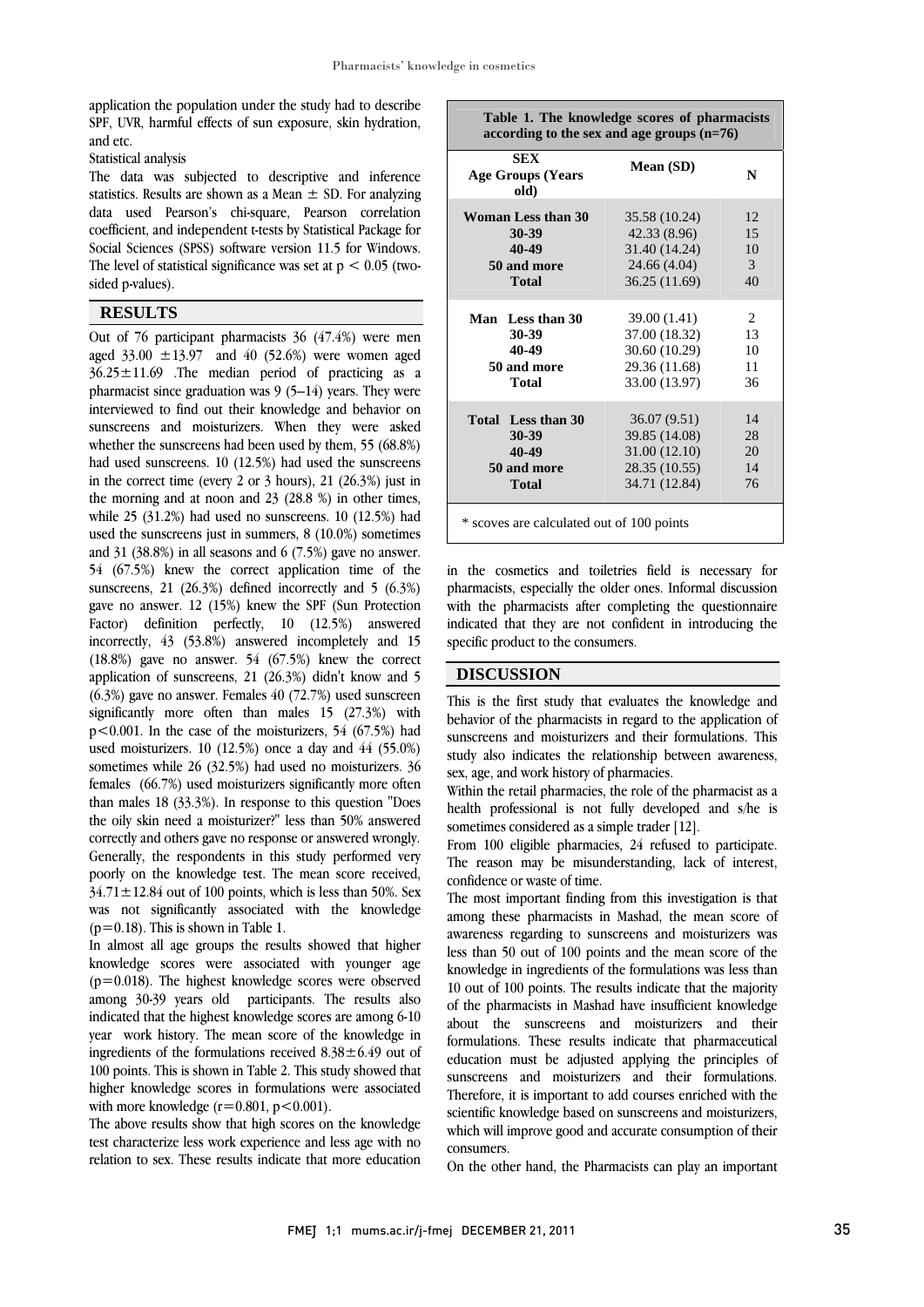$\overline{a}$ Table 2 The knowledge scores and the knowledge in ingredients of the formulations of pharmacists **assemble in the model** bistance  $\mathbb{R}$  (a  $70$ ) **according to the work history\* (n=76)** 

| Work<br>history<br>(Year)                 | <b>Number</b> | The<br>knowledge<br>scores<br>Mean $(SD)$ | Upper<br>Bound | 95% Confidence<br><b>Interval for Mean</b><br>Lower<br>Bound | The knowledge<br>scores in<br>ingredients of the<br>formulations<br>Mean $(SD)$ | Upper<br>Bound | 95% Confidence<br><b>Interval for Mean</b><br>Lower<br>Bound |  |  |
|-------------------------------------------|---------------|-------------------------------------------|----------------|--------------------------------------------------------------|---------------------------------------------------------------------------------|----------------|--------------------------------------------------------------|--|--|
| 5 or less                                 | 19            | 36.00 (11.94)                             | 41.75          | 30.24                                                        | 10.21(6.86)                                                                     | 13.52          | 6.90                                                         |  |  |
| $6 - 10$                                  | 22            | 40.68 (14.39)                             | 47.06          | 34.29                                                        | 10.72(6.28)                                                                     | 13.51          | 7.93                                                         |  |  |
| $11 - 15$                                 | 9             | 38.66 (8.51)                              | 45.21          | 32.12                                                        | 6.88(5.66)                                                                      | 11.24          | 2.53                                                         |  |  |
| $15-20$                                   | 9             | 25.66 (8.51)                              | 32.21          | 19.12                                                        | 3.66(4.25)                                                                      | 7.14           | 0.18                                                         |  |  |
| $21 - 30$                                 | 8             | 28.75 (10.43)                             | 37.46          | 20.03                                                        | 7.25(7.00)                                                                      | 13.10          | 1.39                                                         |  |  |
| 30 or more                                | 9             | 27.77 (11.82)                             | 36.87          | 18.68                                                        | 6.00(5.65)                                                                      | 10.34          | 1.65                                                         |  |  |
| Total                                     | 76            | 34.71 (12.84)                             | 37.64          | 31.77                                                        | 8.38 (6.49)                                                                     | 9.86           | 6.89                                                         |  |  |
| * scoves are calculated out of 100 points |               |                                           |                |                                                              |                                                                                 |                |                                                              |  |  |

 $\overline{a}$ 

 role in satisfying patient demands for specialized information about their medications and products (13).<br>The knowledge of pharmacists in other fields such as; pharmacovigilance (14), alcohol and drug interactions (15), pharmacists' emergency contraceptive pills (16, 17) was information about their medications and products (13). established by other articles.

 In t developing countries, patients prefer to consult the since the pharmacists are free healthcare consultants and they are easily accessed. Therefore, pharmacists need to be actively involved in the surveillance of drug safety issues within the context of their practices [9]. Another research constraints were the main reason for them approaching the pharmacist for advice (18). Other studies have shown that the reason to approach the patient to the pharmacist for advising instead of a doctor was that there is no need to<br>hether the destate experiment (10) and then the bother the doctor appointment (19), and then the pharmacists' knowledge is important to investigate. pharmacists first about suspected reactions to the drugs; showed that most of the patients felt that financial pharmacists' knowledge is important to investigate.

 The most important limitations in this study are; the small- sized sample at a single site and some questions with no ailswei winen eannot feneer the awareness of pharmacists<br>in general. The knowledge of pharmacists varied somewhat from region to region, even when demographic differences were controlled the training and practice of pharmacy varies considerably from one province to the next [15]. The knowledge scores of pharmacists also varied greatly answer which cannot reflect the awareness of pharmacists according to work setting.

 Our survey showed that more than 50% knew the correct application of sunscreens; others didn't know how to use or gave no answer. More than 50% of the pharmacists had in the correct time. In the case of moisturizers, more than 50% had used moisturizers themselves. These results show that there is an important difference between knowledge and behavior. One does not automatically influence the used sunscreens but less than 20% had used the sunscreens

 other. When the subjects were asked whether the sunscreens were used by themselves, 68.8% had used sunscreens. In the white population of the 0.5, this was<br>reported 32%. There is no evidence of using sunscreens among the pharmacists in other areas but in adolescents in southeastern U.S., during the summer 17.4% used no sunscreen,  $43.1\%$  used sunscreen  $25\%$  of the time,  $16.4\%$ of the time, and 6% used sunscreen  $100\%$  of the time [20]. sunscreens. In the white population of the U.S. this was used sunscreen 50% of the time, 17% used sunscreen 75%

l

 $\overline{a}$ 

 The data was based on several demographic variables, including: sex, age, and work history. In order to substantiate the validity of the knowledge test, correlations other variables related to this knowledge. Further research is needed to reveal the factors that influence pharmacists were computed between the knowledge scale scores and knowledge about sunscreens and moisturizers aspects.

 It is also likely that their knowledge differs in relation to the knowledge scores were associated with younger age and less work history. This is probably because it is relatively a short time since they are graduated. These results indicate that more continuous education programs and courses in after graduation especially older ones. Moreover, such researches would be enabled to identify the topic areas that age and work experience. The results showed that higher the cosmetic and toiletry field are necessary for pharmacists pharmacists require for training.

The highest Knowledge scores were observed allong 50-59<br>year old participants. The results also indicated that the highest knowledge scores are in 6-10 year work experience. This can be described as it has not been taken so long from their education and also they have had enough time for The highest knowledge scores were observed among 30-39 earning some experiences.

 Our findings show pharmacists with more knowledge are able to inform their clients easier. These findings are previously supported by Toklu [14] indicating a relationship between pharmacists' knowledge and drug consultation